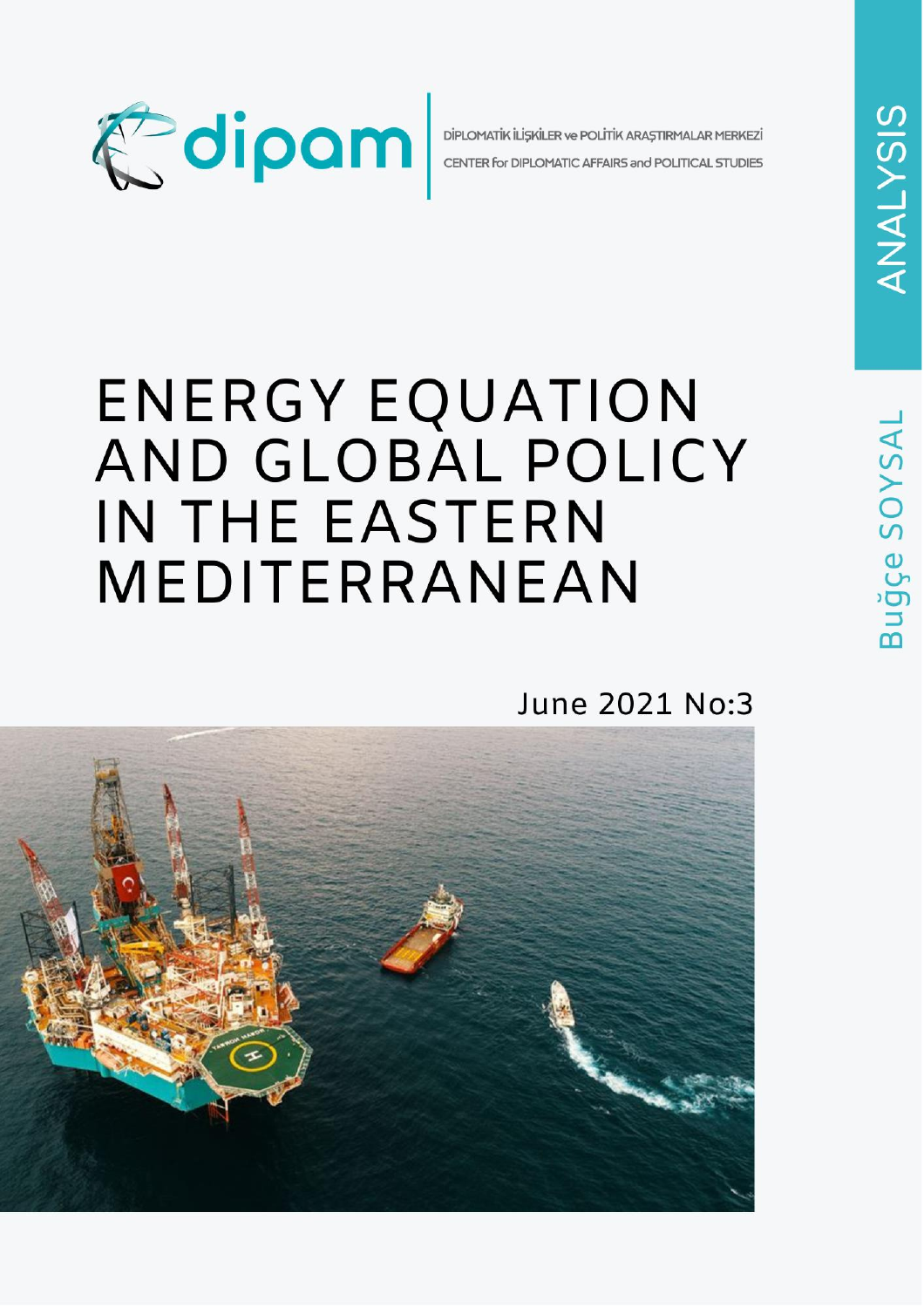## **ENERGY EQUATION AND GLOBAL POLICY IN THE EASTERN MEDITERRANEAN**

This study examines the concept of the Exclusive Economic Zone (EEZ), which causes our country and the Greek Cypriot Administration of Southern Cyprus (GCASC) to face diplomatically in the Eastern Mediterranean region, with the EastMed project, which excludes our country, within the framework of various alliances created by the policies of our country and the GCASC towards the energy reserves in the current region and the disagreements brought about by the concept of EEZ, thus, it has been shaped around the attitudes of the Middle Eastern states of the region, which are drawing an unstable picture due to their political and internal turmoil, and the question of which direction the energy chess in the region can evolve in this context.

In the first chapter of the study, the definition of the concept of EEZ in terms of ensuring the integrity of the subject and then the examination of the concept within the scope of the region, which is the subject of the study, has progressed. In the second chapter, the policies regarding the energy reserves of our country and the GCASC in the current region and the EastMed project are written, and in the third chapter, especially after the Arab Spring, the political crises in the states that we can call energy producers in the region, the situation and attitudes of the states in the region, which seriously affect the hydrocarbon production in the region and cause the restructuring of the energy-based power balances between the states, are discussed. Finally, from this point of view, the study found shape from this point on the question of which direction the developments that can occur in the chess of these states over the region can evolve.

### **Chapter 1**

The concept of EEZ, which was included in the international law literature with the United Nations Convention on the Law of the Sea (UNCLOS) dated 10 December 1982, which came into force on 16 November 1994, in the most basic expression, is a concept that refers to an area in which other states that are on the coast of the state have various economic rights, such as research, conservation or operation, as well as the sovereign right to use areas to gain energy, on living and inanimate resources that exist 200 nautical miles wide from the starting point of the territorial waters of the state. However, the necessity of publishing border maps and geographical coordinate lists of a coastal state and declaring them to the United Nations (UN) within the scope of Article 75 of the aforementioned contract is another important point in terms of the use of the EEZ and the claiming of rights on it. In addition, declaring an EEZ in the field of fisheries is of great importance for the coastal state, and in this direction, the right to determine the fishing and fishing quotas in the declared area falls within the regulatory jurisdiction of the coastal state.

The difference between the concept of EEZ and the continental shelf is expressed in two different aspects in the literature, first of all, an appropriate announcement is needed to gain rights in the EEZ and this situation must be declared by the UN. Conversely, the continental shelf is a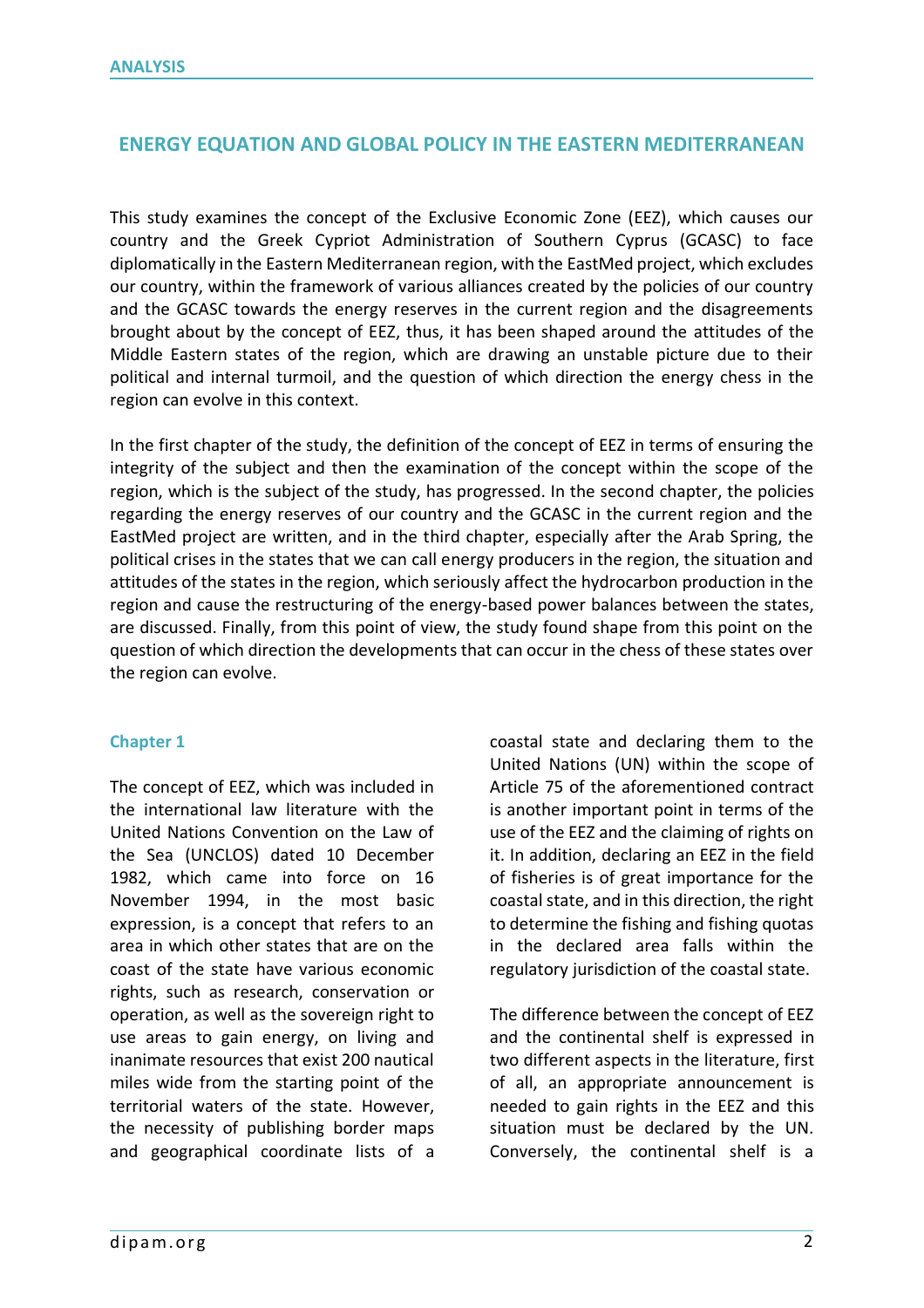natural right for coastal countries without being declared. Secondly, while the EEZ states that in addition to all continental shelf rights, it also provides the coastal state with sovereign rights that will create economic gain in the management of living natural resources in the continental shelf area such as exploration, operation and protection; continental shelf refers to the situation in which it provides rights to inanimate resources above and below the sea.<sup>1</sup>

The Eastern Mediterranean appears as region which has always been of geopolitical and geostrategic importance, and whose importance is constantly increasing, is a region that has led to the reshaping of regional dynamics in line with the energy resources that have been identified in recent years, or in other words, hydrocarbon reserves. While the changing dynamics led the states that want to show up in the energy trade to disagreements about the route of sale of the discovered reserves and to search for new markets in this direction, this environment of competition and disagreement drew an increasing momentum day by day, causing the crises in the region to deepen. So much so that the interpretation that it plays and will play a key role in the resolution of many problems, disagreements and conflicts in the region, especially the Cyprus problem, and within the framework of this interpretation, we encounter various arguments.

The discovery made by Israel in 1999 increased the interest of many international actors to the Cyprus problem, and the activity in the region and the subsequent increase in tension started with the 2000s in a historical perspective; chronologically, it would be appropriate to

open parenthesis to the discovery of the resources in the region in order to ensure the integrity of the subject. In this direction, we first see the Tamar field, which was discovered in 2009 in the EEZ of the state of Israel, approximately 90 kilometers off Haifa, the first major natural gas reserve in the region. The discovery of this field has brought along various political debates; a year after the discovery, the state of Israel discovered a larger reserve in the field called Leviathan, before the current debates stopped. This discovery led to a further exacerbation of the developments in the region. A year after this discovery, another area called the Aphrodite field was discovered in block 12, 160 kilometers south of Limassol and 30 kilometers west of the Leviathan field. This discovery also led to the straining of relations in Cyprus. Four years after the discovery of Aphrodite, Egypt made its biggest discovery up to that time with the Zohr field, which is 150 kilometers off the coast. Then, 3 years after its current discovery, there was another discovery made in the Nur field, which is about 50 kilometers off the north of the Sinai Peninsula. In February of the same year, the Italian ENI energy company, which was in charge of the exploration works in the region, announced that a natural gas reserve was reached by descending to a total depth of 3827 meters in the Calypso field, which has a sea depth of 2074 meters. In 2019, the partnership of Exxon and Qatar Petroleum, which continued its exploration activities in block 10, announced that they had identified a natural gas reserve in the range of 142 to 227 billion cubic meters, according to the first determinations, in the field named Glaucus-1 at the end of February; the significance of this discovery was noted as the largest reserve ever found off the coast of Cyprus. As a result of these remarkable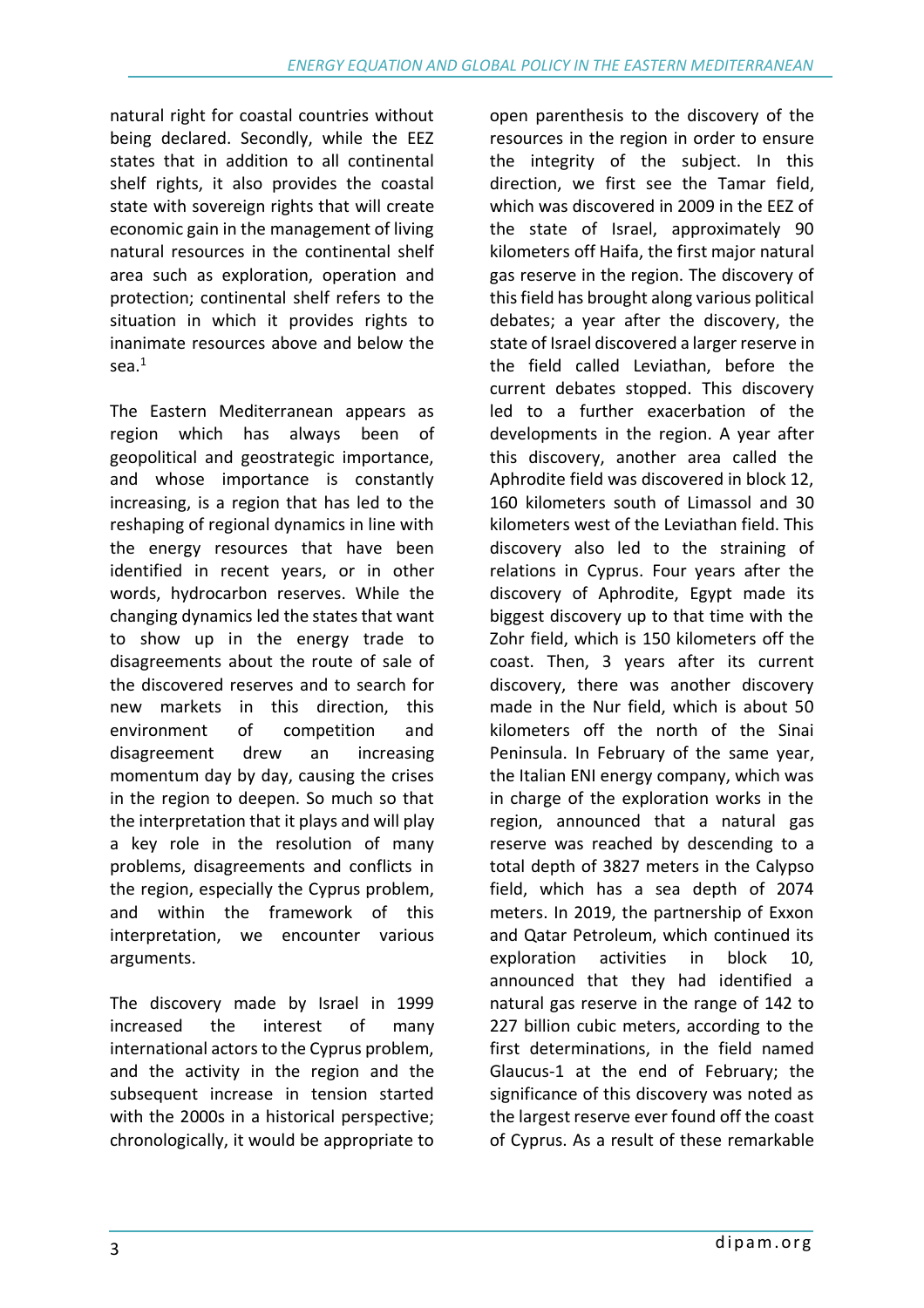discoveries, the region has become an area that attracts the attention of international companies. On the other hand, the issue of how these resources will be transferred to consumer states emerges as an element that increases the mobility in the region and subsequently the tension.<sup>2</sup>

There are many riparian states in the region. The fact that an EEZ agreement approved and accepted by the parties has not been signed in such an area; depending on this situation, leads to the fact that states cannot act independently from other states in matters such as hydrocarbon explorations in the region or the roads through which export routes will pass. On the other hand, the main factor that causes the waters in the region to not cool down is the EEZ agreements signed with the neighboring countries as a result of the GCASC's desire to allow exploration and operation activities in the energy fields unilaterally and to put the energy issue on the agenda of regional and international actors with a very insistent attitude. In this context, the EEZ signed with Egypt in 2003, with Lebanon in 2004, and with Israel in 2010. Based on these agreements, the state has determined hydrocarbon exploration zones in the territorial waters of the island. In fact, although the current situation under the EEZ indicates cooperation, the unilateral steps taken by the GCASC constitute an important obstacle to the search for security based on energy cooperation in the region; although this situation is a factor that cannot be ignored, it does not only cause tension between our country and the GCASC, but also complicates all energy cooperation in the aforementioned region. In other words, the hydrocarbon exploration blocks defined in the documents distributed for the two international tenders issued by the GCASC in 2007 and 2014, overlap with the

EEZ borders determined by our country in certain regions and appear as developments that cause conflict. However, when we turn our eyes to recent years, the situation that the GCASC gave permission to Italian Eni and French Total companies for exploration and drilling activities emerges as a basis for the tensions experienced.

Our country, which argues that there is no international agreement authority on the whole island, does not recognize the agreements signed by the GCASC in this sense; however, it argues that the discovered reserves belong to the entire island population and that both communities should decide together on how to develop these resources. Despite all this situation, in response to the unilateral steps taken by the GCASC, the TRNC also granted exploration permits to the Turkish Petroleum Corporation in seven different blocks in 2011.

### **Chapter 2**

It is an undeniable fact that, due to the location of our country, it is the safest, most stable and cheapest route in terms of transporting the energy reserves in the aforementioned region to the European energy market, and that it is the most suitable market for the gas in the region due to the increasing energy need. With these characteristics, it determines its attitude towards the energy reserves discovered in the region by focusing on the rights of the Turkish Cypriot community over the resources; it is possible to state that this attitude can lead to two different results within the framework of the policies of other states in the region. The first of these results is that our country will show an open attitude towards energy cooperation in the region if other states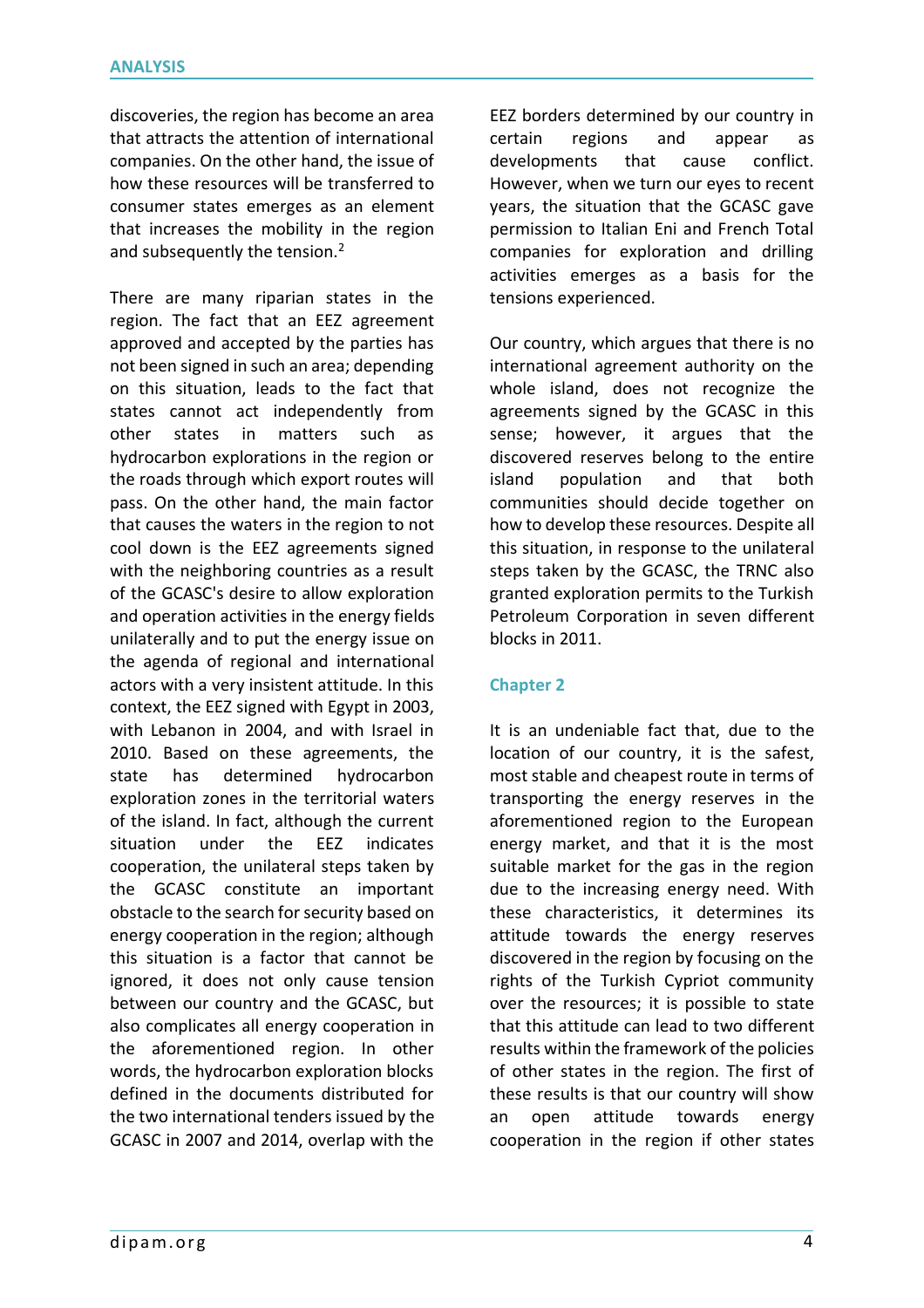determine their preferences for the operation and use of energy reserves in a way that protects the rights of the Turkish Cypriot community. Secondly, if these states make the opposite choice, our country will be able to risk a possible tension in the region in order to defend the rights of the Turkish Cypriot community.

After the Cyprus negotiations, which ended in failure in July 2017, the GCASC has also accelerated its natural gas exploration activities; the natural gas exploration permit it has given to the energy companies it works with has also been the main reason for the tension in the region recently. Again, in this direction, our country has also revealed that it will carry out more exploration activities in the region, and it has even been announced that seismic surveys will be carried out in Güzelyurt Bay and that the first deep drilling of our country will be carried out in the study area.

Parallel to all these developments, when we continue within the scope of the EEZ, the fact that a certain part of the 6th parcel determined by the GCASC is located within the EEZ of our country has revealed the result that our country sees this situation as a violation of our sovereign rights. In this direction, it stated that it would not allow work to be carried out in this area, and on February 9, 2018, the drilling ship Saipem 12000 of the Italian company Eni was stopped by Turkish warships and was not allowed to continue its activities.

Since the EEZ agreement signed with Egypt in 2003, GCASC has been continuing its energy activities in the region unilaterally. In this respect, on the one hand, it ignores the rights of the Turkish society, which can be expressed as the founding element of the island; on the other hand, it acts in

order to create a regional and international agenda through energy resources from its own perspective. In 2007, the GCASC divided the area it had designated as its EEZ into 13 parcels and allowed international companies to search for energy on behalf of the Republic of Cyprus. In this direction, Noble Energy from the USA started various studies in this sense in 2011. These studies were followed by the activities carried out by companies such as Italian Eni and French Total in various parcels. And even after the Cyprus negotiations, which ended in failure in Crans Montana, it continued its initiatives in European countries on energy. In addition to these developments, it has also improved its cooperation in the field of energy with various countries, especially Egypt and Israel, and expanded it to military fields. GCASC, which is also working on transporting natural gas reserves with Israel, first to Greece and then to Italy; with the financial support of the EU, it also aims to implement the Eastern Mediterranean Pipeline Project (EasteMed), which is the longest and costliest natural gas pipeline in the world. However, the high cost, limited volume compared to other options, low levels of natural gas prices and European demand, which is not expected to increase in the medium and long term, reveal the interpretation that this project is not very feasible. In addition to all these, it is based on the fact that a pipeline from Israel will reach Cyprus via the Egyptian EEZ, and from Cyprus to the island of Crete by bypassing Turkey; the project, which is designed to connect the island of Crete directly to Greece, arguing that it is outside the EEZ between Turkey and Greece, causes the waters to heat up seriously in diplomatic relations, as it will pass through the EEZ of our country in terms of the EEZ concept, and it reveals Turkey's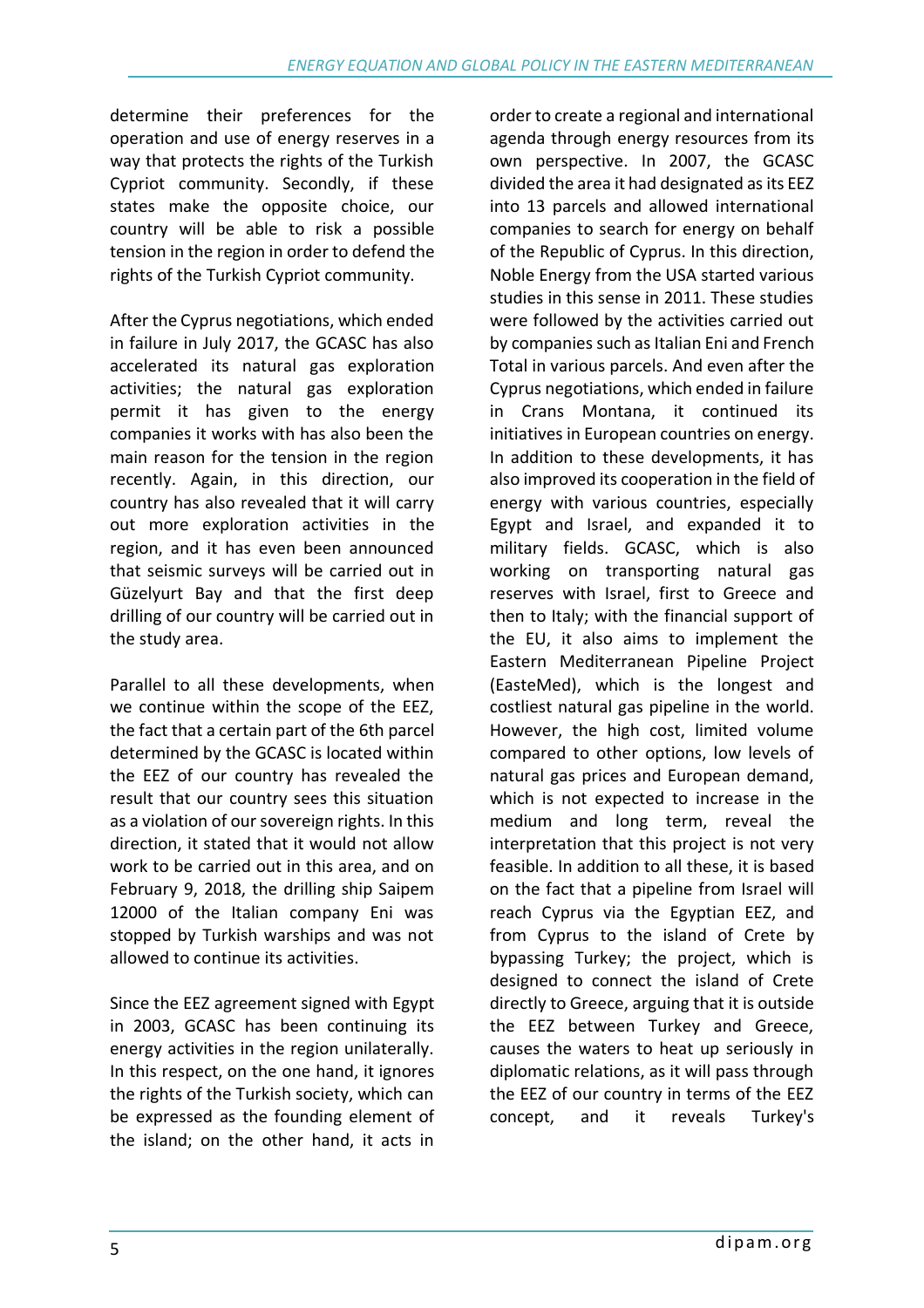disagreement with the GCASC and Greece at the point of EEZ. <sup>3</sup>

#### **Chapter 3**

As a result of the developments experienced, the production in the region, especially in Egypt and Syria, decreased significantly; it can even be said that it has come to a standstill. This situation has caused Israel, which is the leader of the natural gas discoveries in the region, to become an energy exporting country from being an energy-dependent country. And it should be stated that this position both opened a new dimension in bilateral relations with Egypt and caused the regional energy balances to change. When the Eastern Mediterranean and Israel are mentioned together, the Tamar fields, which are still in production, and the Leviathan fields, which are planned to be developed for export purposes and are awaiting a final investment decision, stand out; however, apart from these two main fields, there are two more new fields in the region. At this point, it turns out that all these resources have the potential to meet the gas needs of the state of Israel for approximately 200 years. In addition to this, it should be stated that these resources also offer the opportunity to export to the state, and that they even have various goals for the export of gas to the European market, not only to Egypt and Lebanon, but also to the GCASC and Greece, and that they want to draw a road map in this direction. So much so that there are three different roadmaps for this aforementioned goal; transporting natural gas to the European market via the Israel-Haifa-Ceyhan pipeline over our country is considered the most reasonable option. While the second roadmap was drawn over the Liquefied Natural Gas (LNG) facilities in Egypt; the third roadmap is planned to

reach the European market via Greece with the EastMed project mentioned in the previous chapter.

It is obvious that the Egyptian state, which came to the fore with the coups and internal turmoil it faced in the Arab Spring, was the player of the chessboard making various moves with its rights and authority over the energy resources in the region and policies such as the EEZ issue. The state has made agreements with the GCASC and Israel to export the resources to Europe after extracting the energy resources in the region and meeting its domestic needs accordingly. And within the framework of the negotiations with both states, it can be said that the region has had the opportunity to become a distribution center that is important for the supply of resources in the international arena. At the same time, the discoveries of both states, with which agreements were made, caused Egypt to want to benefit even more from the existing resources. This situation emerges as a situation that will encourage the state to sign EEZ agreements with the GCASC, Greece and Israel in order to determine its jurisdiction in the region. So much so that, despite all the objections of our country, in September 2018, the government signed a natural gas agreement with the GCASC in Lakarna by the energy and oil ministers of the parties. However, Egypt, which is one of the three countries that is a party to the extraction and subsequent export of natural gas to be produced in the region; has also taken joint decisions with these countries on the liquefaction of the natural gas extracted by sharing the EEZ and the continental shelf among themselves and its transmission to Europe via the underwater pipeline.

Another actor in this chess game, Syria, differs from other actors that make various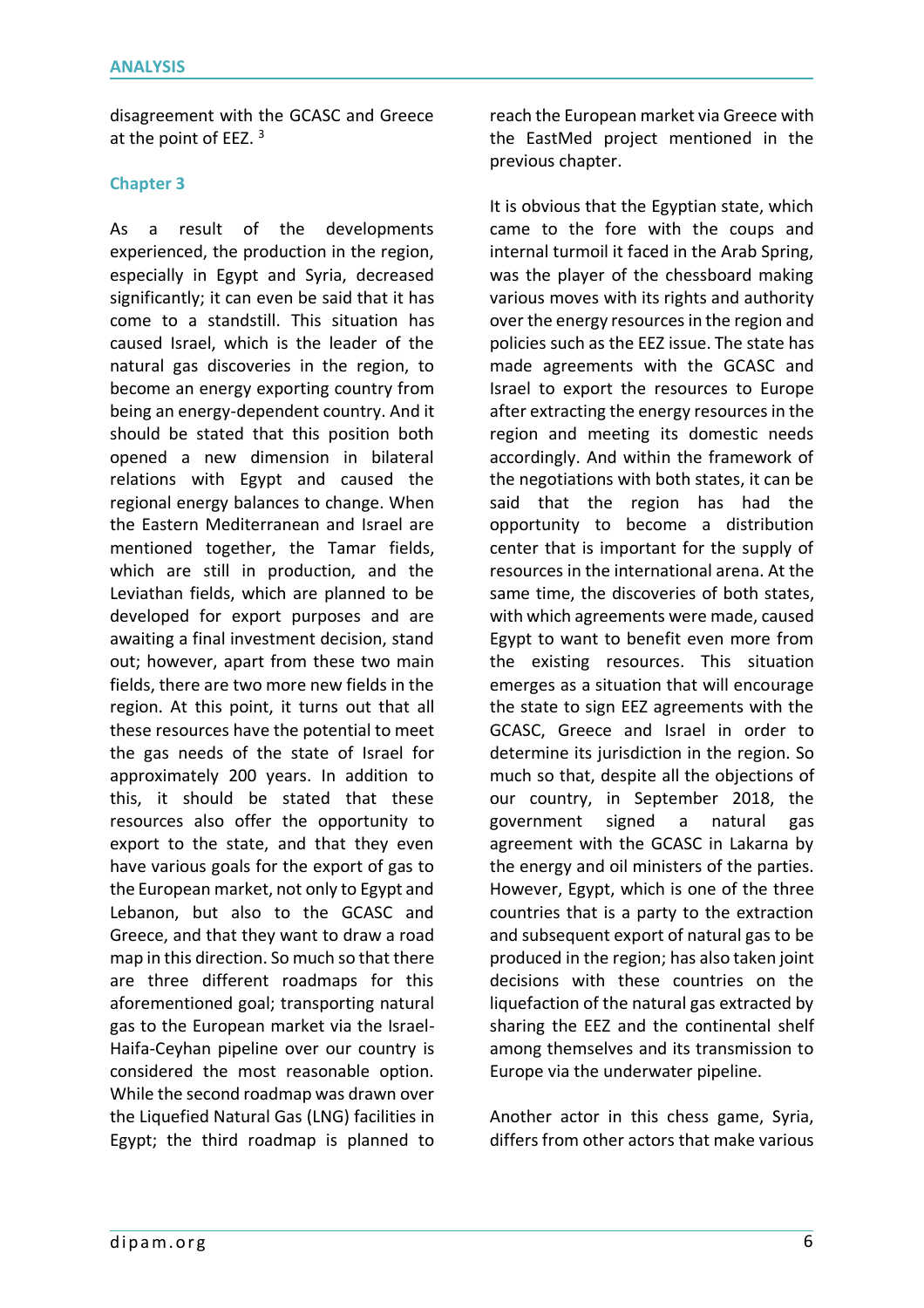moves regarding rights claims and shares. Although hydrocarbon exploration activities were carried out before 2011, the state, which became a country of depression under the control and pressure of the Assad regime with the civil war it was dragged into in 2011, could not take an active role in the jurisdictions and energy in the region, and due to the security problem and instability due to the escalation of the incidents, the works started stopped. It has been stated by the reports of various institutions that the state has very rich resources in terms of both natural gas and oil reserves, and it will not be unexpected that Russian companies are more dominant in the extraction of Syrian natural gas in the region. So much so that the agreement signed with Syria Soyuzneftegaz in 2013 reveals this situation. From this point of view, it can be interpreted that Russia, which has made a name for itself in history books with its dream of landing in the warm waters of the Mediterranean, has taken its place quite easily in the geography it dreamed of in parallel with the developments that emerged with the Arab Spring. It is an undeniable fact that it will be deployed to the important ports on the coast of the region with the various agreements it has made with the Assad regime, and that it has changed the dynamic of the region. This situation, supported by Russia, puts forward the argument that it will be important in terms of affecting the energy policies of the current region by making Syria a new oil and natural gas producer country in the region. Of course, when the geopolitics of the region and the developments are taken into consideration, it also reveals that this situation can cause quite mixed moves in terms of the balance of power of chess.

Lebanon emerges as a state that has problems in the region because of Israel. Since Lebanon did not officially recognize the state of Israel, with which it had fought many wars in the past, it has followed a mixed path in its efforts to resolve the border issue, and it can be said that the border conflict between the two states is largely due to the fact that the GCASC made separate agreements with different riparian countries. In this direction, considering that there is no definite border drawn between the GCASC and the TRNC, it can be stated that a possible Lebanese-Turkish cooperation in the region, which is considered as one of the disputed regions, may be important for the energy security of both countries.

When we continue in the perspective of Libya; Chairman of the Libyan Interim Presidential Council Muhammed Yunus Menfi met with Greek President Ekaterina Sakellaropulu and Prime Minister Kiryakos Mitsotakis in Athens; and both countries agreed to start negotiations to determine maritime jurisdiction areas. Despite the fact that Greece made various agreements for the current region with various states that are far away from it, our country claimed that these agreements violated the rights of Turkey, and after reaching an agreement with Libya, Greece accepted this situation as null and void. As the reason for the null provision, it put forward the reasons that our country does not have natural borders with Libya, the sovereignty rights of the large Greek islands are ignored and the agreement has no legal basis. In this direction, a partial agreement was signed with the Egyptian state at the UN in August 2020, determining the maritime jurisdiction areas, and our country showed its counter move by canceling the expected Turkish-Greek talks. By 2021, after the ceasefire declared in Libya in the first half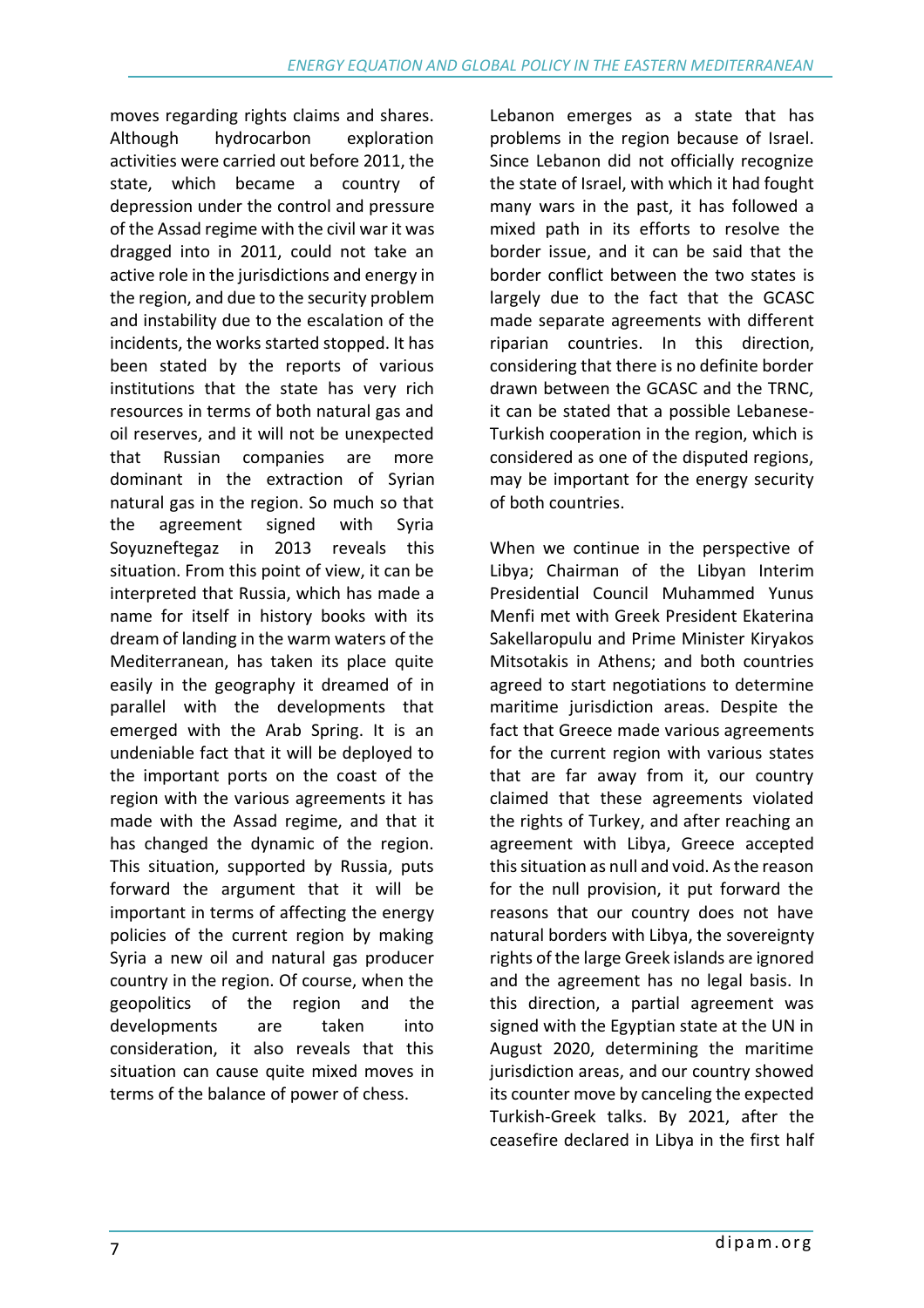of the year, a new Government of National Unity was formed and it was stated that the government wanted to establish a balanced relationship with both our country and the Greek state.<sup>4</sup>

### **Conclusion**

If we compare the region in question to a chessboard, among the players of the region who want to protect the king in chess and take advantage of the king's blessings, the GCASC comes first among the countries that make many moves in this direction. However, the fact that the unilateral steps it is taking will increase the pressure on our country's policies, and the fact that the GCASC state may suddenly become the target of international pressure in chess should not be ignored. These steps threaten both peace and stability in the region. Despite relying heavily on the Eastern Mediterranean Pipeline Project, the fact that the project has many negative factors can be considered as an indication that the GCASC side is somewhat tied. However, from the perspective of our country, the continuation of the uncompromising policies of the GCASC may lead to developments that will drag the energy equations in the region to a dead end.

Steps to be taken in case of escalation of tension in the region should not bring to mind only military options. So much so that our country, which is the key country in energy transportation between energy supplier and consumer countries, can disable itself in the region and impose various sanctions on companies that will carry out various studies in the future. On the other hand, our country should declare its own EEZ and continental shelf as soon as possible, abandon its ineffective stance in energy geopolitics in the region and

become one of the active actors in the chess. As a natural gas importing country, it is possible to consider the discovery of natural gas, which can be realized in several reserves, as a situation that can exclude our country from Russian gas dependency. This will be an important development for our country's economy. Of course, it is also important from the perspective of our country to develop diplomacy with riparian countries in order to protect energy interests and play an active role in the region. However, the Arabian Gas Pipeline may be preferred instead of the Eastern Mediterranean Pipeline, or in other words, EastMed, which we oppose. The choice of this line, within the framework of stopping the conflicts in Syria, is by joining the Arabian Gas Pipeline to the Baku-Tbilisi-Ceyhan Pipeline and connecting to both the Ceyhan port and the TANAP Pipeline; hence it can be realized by paving the way for energy transfer to Europe in a more effective and efficient way. This, in turn, could remove the political and military stalemate in the Eastern Mediterranean.

As a result, when we consider the situation of the region, we see that we will continue to witness the mutual moves of the actors who want to turn the game on the chess board in their favor, with the new natural gas pipelines and different partnerships that may appear in the current region in the future. At the same time, I would like to express that the energy issue will create an inviolable area that is not affected by the disagreements in global politics, and that it will appear as another result.